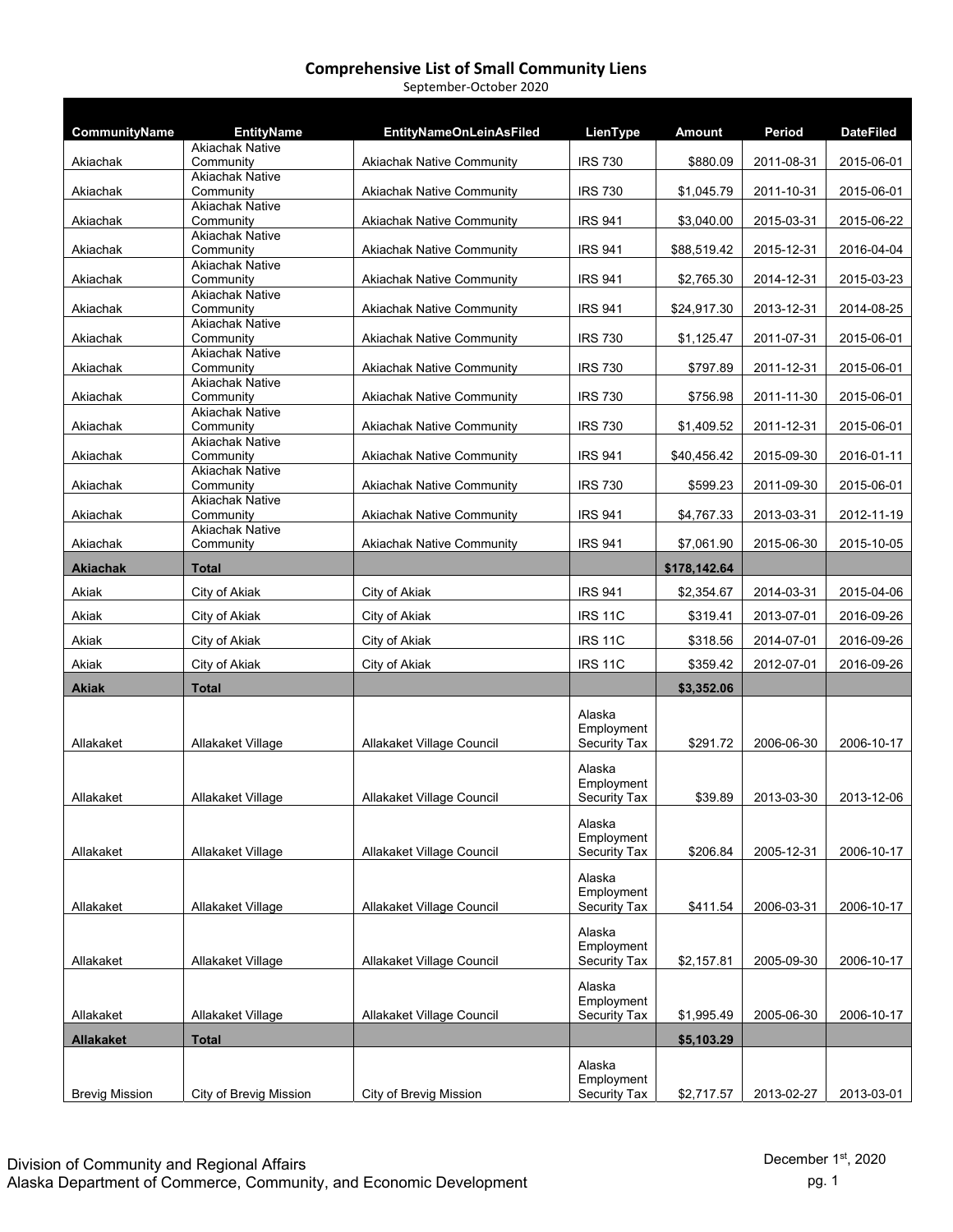September‐October 2020

| CommunityName         | <b>EntityName</b>    | <b>EntityNameOnLeinAsFiled</b>       | LienType                             | <b>Amount</b> | Period     | <b>DateFiled</b> |
|-----------------------|----------------------|--------------------------------------|--------------------------------------|---------------|------------|------------------|
| <b>Brevig Mission</b> | <b>Total</b>         |                                      |                                      | \$2,717.57    |            |                  |
| Chefornak             | Village of Chefornak | <b>Chefornak Traditional Council</b> | Alaska<br>Employment<br>Security Tax | \$1.046.64    | 2001-06-30 | 2001-11-23       |
| Chefornak             | Village of Chefornak | <b>Chefornak Traditional Council</b> | Alaska<br>Employment<br>Security Tax | \$4,786.15    | 2002-09-30 | 2003-02-15       |
| <b>Chefornak</b>      | <b>Total</b>         |                                      |                                      | \$5,832.79    |            |                  |
| Chevak                | City of Chevak       | <b>Chevak City Council</b>           | <b>IRS 730</b>                       | \$74.11       | 2018-07-16 | 2019-06-18       |
| Chevak                | City of Chevak       | Chevak City Council                  | <b>IRS 730</b>                       | \$98.62       | 2018-07-16 | 2019-06-18       |
| Chevak                | City of Chevak       | Chevak City Council                  | <b>IRS 941</b>                       | \$22,487.82   | 2018-03-05 | 2019-06-18       |
| Chevak                | City of Chevak       | Chevak City Council                  | <b>IRS 730</b>                       | \$120.94      | 2018-07-16 | 2019-06-18       |
| Chevak                | City of Chevak       | Chevak City Council                  | <b>IRS 730</b>                       | \$58.11       | 2018-07-16 | 2019-06-18       |
| Chevak                | City of Chevak       | Chevak City Council                  | <b>IRS 941</b>                       | \$33,215.17   | 2018-04-09 | 2019-06-18       |
| Chevak                | City of Chevak       | <b>Chevak City Council</b>           | <b>IRS 730</b>                       | \$54.11       | 2018-07-16 | 2019-06-18       |
| Chevak                | City of Chevak       | Chevak City Council                  | <b>IRS 730</b>                       | \$58.05       | 2018-07-16 | 2019-06-18       |
| Chevak                | City of Chevak       | Chevak City Council                  | <b>IRS 730</b>                       | \$64.48       | 2018-07-16 | 2019-06-18       |
| Chevak                | City of Chevak       | <b>Chevak City Council</b>           | <b>IRS 941</b>                       | \$27,390.93   | 2015-03-02 | 2019-06-18       |
| Chevak                | City of Chevak       | Chevak City Council                  | <b>IRS 730</b>                       | \$90.73       | 2018-07-16 | 2019-06-18       |
| Chevak                | City of Chevak       | Chevak City Council                  | <b>IRS 941</b>                       | \$1,827.56    | 2019-01-14 | 2019-06-18       |
| Chevak                | City of Chevak       | Chevak City Council                  | <b>IRS 730</b>                       | \$71.46       | 2018-07-16 | 2019-06-18       |
| Chevak                | City of Chevak       | Chevak City Council                  | <b>IRS 941</b>                       | \$21,227.13   | 2019-04-01 | 2019-06-18       |
| Chevak                | City of Chevak       | Chevak City Council                  | <b>IRS 941</b>                       | \$25,321.20   | 2018-03-26 | 2019-06-18       |
| Chevak                | City of Chevak       | Chevak City Council                  | <b>IRS 730</b>                       | \$140.39      | 2018-10-31 | 2019-08-28       |
| Chevak                | City of Chevak       | Chevak City Council                  | <b>IRS 941</b>                       | \$28,928.74   | 2018-03-05 | 2019-06-18       |
| Chevak                | City of Chevak       | Chevak City Council                  | <b>IRS 730</b>                       | \$82.44       | 2018-07-16 | 2019-06-18       |
| Chevak                | City of Chevak       | <b>Chevak City Council</b>           | <b>IRS 941</b>                       | \$12,896.13   | 2014-07-21 | 2019-06-18       |
| Chevak                | City of Chevak       | Chevak City Council                  | <b>IRS 730</b>                       | \$255.93      | 2018-07-23 | 2019-06-18       |
| Chevak                | City of Chevak       | Chevak City Council                  | <b>IRS 6721</b>                      | \$10,296.90   | 2014-11-17 | 2019-06-18       |
| Chevak                | City of Chevak       | Chevak City Council                  | <b>IRS 941</b>                       | \$26,774.36   | 2018-02-26 | 2019-06-18       |
| Chevak                | City of Chevak       | <b>Chevak City Council</b>           | <b>IRS 941</b>                       | \$26,875.14   | 2017-11-06 | 2019-06-18       |
| Chevak                | City of Chevak       | Chevak City Council                  | <b>IRS 941</b>                       | \$31,507.36   | 2018-02-26 | 2019-06-18       |
| Chevak                | City of Chevak       | <b>Chevak City Council</b>           | <b>IRS 730</b>                       | \$113.63      | 2018-07-16 | 2019-06-18       |
| Chevak                | City of Chevak       | Chevak City Council                  | <b>IRS 730</b>                       | \$186.91      | 2018-07-16 | 2019-06-18       |
| Chevak                | City of Chevak       | <b>Chevak City Council</b>           | <b>IRS 941</b>                       | \$3,049.91    | 2018-10-01 | 2019-06-18       |
| Chevak                | City of Chevak       | Chevak City Council                  | <b>IRS 730</b>                       | \$106.60      | 2018-07-16 | 2019-06-18       |
| Chevak                | City of Chevak       | Chevak City Council                  | <b>IRS 941</b>                       | \$28,943.29   | 2019-03-31 | 2019-08-28       |
| Chevak                | City of Chevak       | Chevak City Council                  | <b>IRS 730</b>                       | \$90.87       | 2018-07-16 | 2019-06-18       |
| Chevak                | City of Chevak       | Chevak City Council                  | <b>IRS 730</b>                       | \$53.14       | 2018-07-16 | 2019-06-18       |
| Chevak                | City of Chevak       | Chevak City Council                  | <b>IRS 6721</b>                      | \$43,548.58   | 2015-01-12 | 2019-06-18       |
| Chevak                | City of Chevak       | Chevak City Council                  | <b>IRS 730</b>                       | \$58.39       | 2018-07-16 | 2019-06-18       |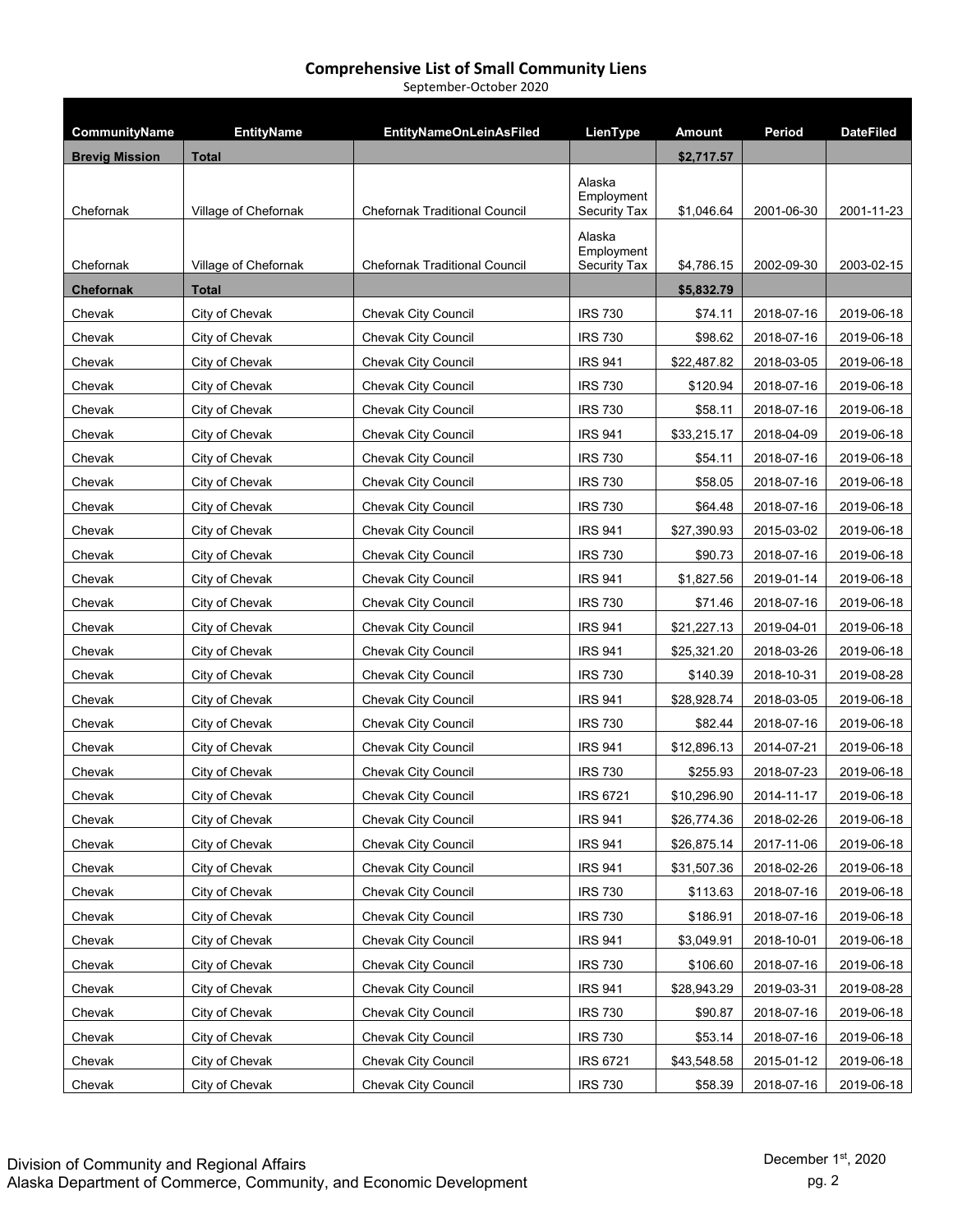| September-October 2020 |  |
|------------------------|--|
|------------------------|--|

| CommunityName   | <b>EntityName</b>         | <b>EntityNameOnLeinAsFiled</b> | LienType                   | <b>Amount</b> | Period     | <b>DateFiled</b> |
|-----------------|---------------------------|--------------------------------|----------------------------|---------------|------------|------------------|
| Chevak          | City of Chevak            | <b>Chevak City Council</b>     | <b>IRS 730</b>             | \$132.71      | 2018-07-16 | 2019-06-18       |
| Chevak          | City of Chevak            | Chevak City Council            | <b>IRS 941</b>             | \$29,790.01   | 2017-12-25 | 2019-06-18       |
| Chevak          | City of Chevak            | <b>Chevak City Council</b>     | <b>IRS 730</b>             | \$92.91       | 2018-07-16 | 2019-06-18       |
| Chevak          | City of Chevak            | <b>Chevak City Council</b>     | <b>IRS 941</b>             | \$31,244.96   | 2017-04-03 | 2019-06-18       |
| Chevak          | City of Chevak            | <b>Chevak City Council</b>     | <b>IRS 730</b>             | \$71.28       | 2018-07-16 | 2019-06-18       |
| Chevak          | City of Chevak            | Chevak City Council            | <b>IRS 941</b>             | \$26,621.53   | 2017-07-10 | 2019-06-18       |
| Chevak          | City of Chevak            | <b>Chevak City Council</b>     | <b>IRS 730</b>             | \$49.52       | 2018-07-16 | 2019-06-18       |
| Chevak          | City of Chevak            | Chevak City Council            | <b>IRS 730</b>             | \$61.31       | 2018-07-16 | 2019-06-18       |
| Chevak          | City of Chevak            | Chevak City Council            | <b>IRS 730</b>             | \$101.46      | 2018-10-01 | 2019-06-18       |
| Chevak          | City of Chevak            | Chevak City Council            | <b>IRS 941</b>             | \$1,120.54    | 2015-04-13 | 2019-06-18       |
| Chevak          | City of Chevak            | Chevak City Council            | <b>IRS 941</b>             | \$1,912.87    | 2018-07-30 | 2019-06-18       |
| Chevak          | City of Chevak            | Chevak City Council            | <b>IRS 941</b>             | \$27,162.44   | 2017-01-02 | 2019-06-18       |
| Chevak          | City of Chevak            | Chevak City Council            | <b>IRS 941</b>             | \$27,143.16   | 2016-06-13 | 2019-06-18       |
| Chevak          | City of Chevak            | Chevak City Council            | <b>IRS 730</b>             | \$52.98       | 2018-07-16 | 2019-06-18       |
| <b>Chevak</b>   | <b>Total</b>              |                                |                            | \$491,626.81  |            |                  |
| Elim            | City of Elim              | City of Elim                   | <b>IRS 941</b>             | \$2,834.64    | 2014-03-31 | 2017-02-01       |
| Elim            | City of Elim              | City of Elim                   | <b>IRS 941</b>             | \$1,358.41    | 2014-12-31 | 2017-02-01       |
| Elim            | City of Elim              | City of Elim                   | <b>IRS 941</b>             | \$1,230.43    | 2015-06-30 | 2017-02-01       |
| Elim            | City of Elim              | City of Elim                   | <b>IRS 941</b>             | \$7,775.82    | 2015-09-30 | 2017-02-01       |
| Elim            | City of Elim              | City of Elim                   | <b>IRS 941</b>             | \$1,167.98    | 2016-03-31 | 2017-02-01       |
| Elim            | City of Elim              | City of Elim                   | <b>IRS 941</b>             | \$22,483.41   | 2015-12-31 | 2017-02-01       |
| Elim            | City of Elim              | City of Elim                   | <b>IRS 941</b>             | \$1,404.96    | 2015-03-31 | 2017-02-01       |
| Elim            | City of Elim              | City of Elim                   | <b>IRS 941</b>             | \$23,405.80   | 2016-06-30 | 2017-02-01       |
| <b>Elim</b>     | <b>Total</b>              |                                |                            | \$61,661.45   |            |                  |
|                 |                           |                                | Alaska<br>Employment       |               |            |                  |
| Gambell         | City of Gambell           | <b>Gambell Common Council</b>  | <b>Security Tax</b>        | \$2,262.00    | 2019-05-06 | 2019-05-09       |
| Gambell         | <b>Total</b>              |                                |                            | \$2,262.00    |            |                  |
| Hydaburg        | City of Hydaburg          | City of Hydaburg               | <b>IRS 941</b>             | \$272.79      | 2017-06-26 | 2019-04-17       |
| Hydaburg        | City of Hydaburg          | City of Hydaburg               | <b>IRS 941</b>             | \$4,250.55    | 2018-09-24 | 2019-04-17       |
| Hydaburg        | City of Hydaburg          | City of Hydaburg               | <b>IRS 941</b>             | \$5,902.46    | 2018-09-24 | 2019-04-17       |
| Hydaburg        | City of Hydaburg          | City of Hydaburg               | <b>IRS 941</b>             | \$3,161.04    | 2017-11-06 | 2019-04-17       |
| Hydaburg        | City of Hydaburg          | City of Hydaburg               | <b>IRS 941</b>             | \$2,924.29    | 2018-09-24 | 2019-04-17       |
| Hydaburg        | City of Hydaburg          | City of Hydaburg               | <b>IRS 941</b>             | \$164.17      | 2018-10-01 | 2019-04-17       |
| <b>Hydaburg</b> | <b>Total</b>              |                                |                            | \$16,675.30   |            |                  |
|                 |                           |                                | Alaska<br>Employment       |               |            |                  |
| Ivanof Bay      | Ivanof Bay Tribal Council | Ivanof Bay Tribal Council      | Security Tax               | \$610.55      | 2018-03-31 | 2018-09-11       |
| Ivanof Bay      | Ivanof Bay Tribal Council | Ivanof Bay Tribal Council      | Claim of<br>Tax Lien       | \$509.36      | 2020-10-30 | 2020-10-27       |
|                 |                           |                                | Alaska                     |               |            |                  |
| Ivanof Bay      | Ivanof Bay Tribal Council | Ivanof Bay Tribal Council      | Employment<br>Security Tax | \$583.32      | 2017-12-31 | 2018-05-25       |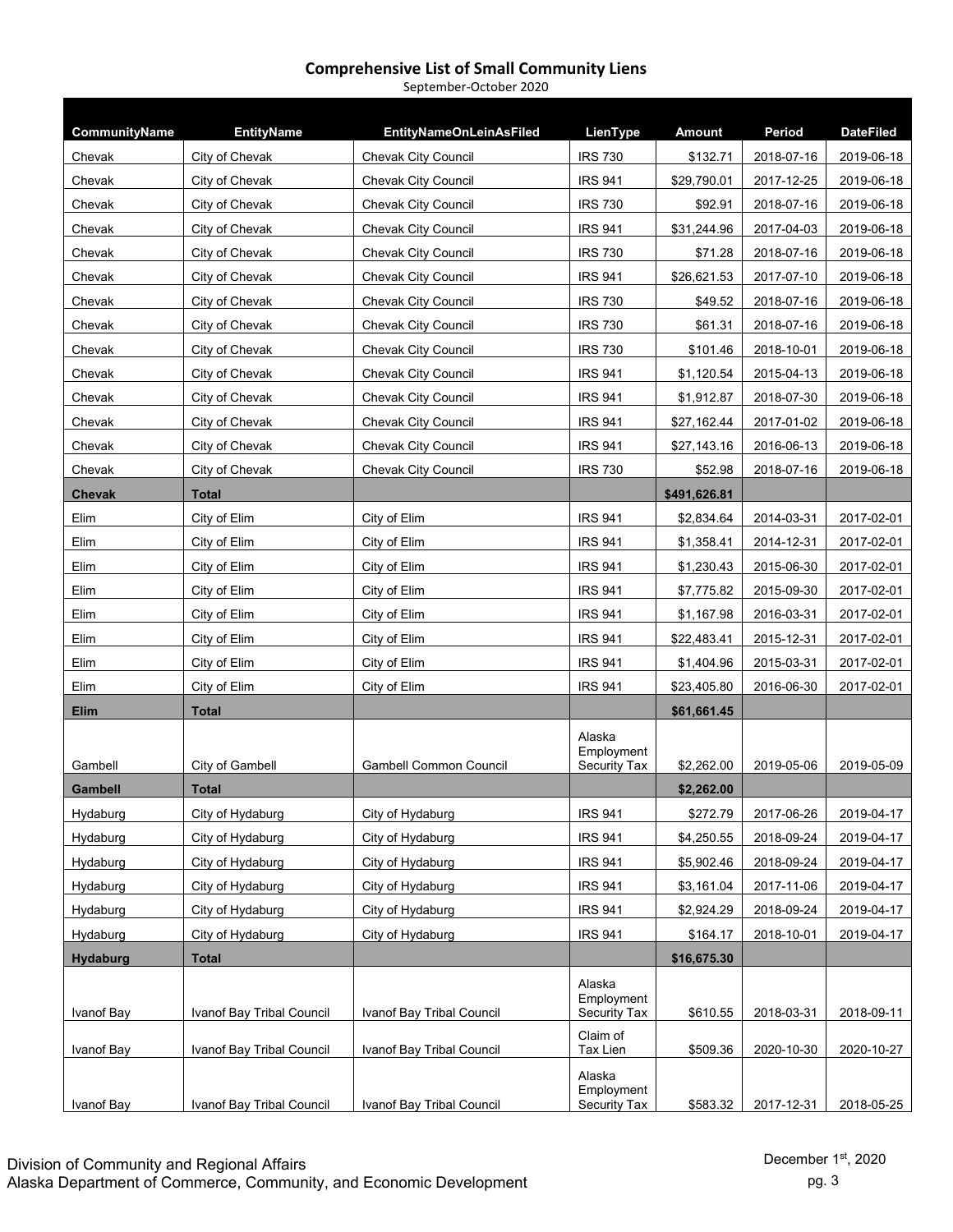September‐October 2020

| CommunityName        | <b>EntityName</b>                  | <b>EntityNameOnLeinAsFiled</b>                   | LienType                                    | Amount       | Period     | <b>DateFiled</b> |
|----------------------|------------------------------------|--------------------------------------------------|---------------------------------------------|--------------|------------|------------------|
| Ivanof Bay           | Ivanof Bay Tribal Council          | Ivanof Bay Tribal Council                        | Alaska<br>Employment<br><b>Security Tax</b> | \$6.45       | 2017-06-30 | 2018-05-25       |
| <b>Ivanof Bay</b>    | <b>Total</b>                       |                                                  |                                             | \$1,709.68   |            |                  |
|                      |                                    |                                                  | Claim of Tax                                |              |            |                  |
| Kaltag               | Village of Kaltag                  | Kaltag Village Council                           | Lien                                        | \$64.91      | 2020-09-25 | 2020-09-23       |
| Kaltag               | <b>Total</b>                       |                                                  |                                             | \$64.91      |            |                  |
| Kivalina             | City of Kivalina                   | Kivalina IRA Council                             | <b>IRS 941</b>                              | \$7,843.63   | 2018-12-31 | 2020-10-26       |
| Kivalina             | City of Kivalina                   | Kivalina IRA Council                             | <b>IRS 941</b>                              | \$207.55     | 2020-03-31 | 2020-10-26       |
| <b>Kivalina</b>      | <b>Total</b>                       |                                                  |                                             | \$8,051.18   |            |                  |
| Marshall             | Native Village of Marshall         | <b>Marshall Traditional Council</b>              | <b>IRS 730</b>                              | \$21.55      | 2018-07-31 | 2019-11-19       |
| Marshall             | Native Village of Marshall         | <b>Marshall Traditional Council</b>              | <b>IRS 941</b>                              | \$16,325.91  | 2019-06-30 | 2019-11-19       |
| Marshall             | Native Village of Marshall         | <b>Marshall Traditional Council</b>              | <b>IRS 730</b>                              | \$244.82     | 2018-09-30 | 2019-11-19       |
| Marshall             | Native Village of Marshall         | <b>Marshall Traditional Council</b>              | <b>IRS 941</b>                              | \$23,549.74  | 2018-09-30 | 2019-11-19       |
| Marshall             | Native Village of Marshall         | <b>Marshall Traditional Council</b>              | <b>IRS 941</b>                              | \$15,737.68  | 2019-03-31 | 2019-11-19       |
| Marshall             | Native Village of Marshall         | <b>Marshall Traditional Council</b>              | <b>IRS 941</b>                              | \$22,053.12  | 2018-03-31 | 2019-11-19       |
| Marshall             | Native Village of Marshall         | <b>Marshall Traditional Council</b>              | <b>IRS 941</b>                              | \$20,600.42  | 2018-12-31 | 2019-11-19       |
| Marshall             | Native Village of Marshall         | <b>Marshall Traditional Council</b>              | <b>IRS 941</b>                              | \$28,061.19  | 2018-06-30 | 2019-11-19       |
| <b>Marshall</b>      | <b>Total</b>                       |                                                  |                                             | \$126,594.43 |            |                  |
| Nunapitchuk          | Native Village of<br>Nunapitchuk   | Nunapitchuk IRA Council                          | Alaska<br>Employment<br><b>Security Tax</b> | \$3,640.11   | 1999-12-31 | 2000-04-28       |
| <b>Nunapitchuk</b>   | <b>Total</b>                       |                                                  |                                             | \$3,640.11   |            |                  |
| Point Hope           | Native Village of Point<br>Hope    | Native Village of Point Hope Gami                | Alaska<br>Employment<br>Security Tax        | \$569.22     | 2020-08-31 | 2020-08-10       |
| <b>Point Hope</b>    | <b>Total</b>                       |                                                  |                                             | \$569.22     |            |                  |
| Saint Michael        | Native Village of Saint<br>Michael | ST Michael IRA Council                           | Claim of<br><b>Tax Lien</b>                 | \$1,415.90   | 2020-06-30 | 2020-05-18       |
| Saint Michael        | Native Village of Saint<br>Michael | ST Michael IRA Council                           | Claim of<br><b>Tax Lien</b>                 | \$1,457.62   | 2020-10-31 | 2020-09-16       |
| <b>Saint Michael</b> | <b>Total</b>                       |                                                  |                                             | \$2,873.52   |            |                  |
| Saint Paul           | Saint Paul Island                  | <b>Tribal Government of Saint Paul</b><br>Island | Alaska<br>Employment<br>Security Tax        | \$8,195.89   | 2000-09-30 | 2001-02-21       |
| <b>Saint Paul</b>    | <b>Total</b>                       |                                                  |                                             | \$8,195.89   |            |                  |
| Savoonga             | Native Village of Savoonga         | Native Village of Savoonga                       | <b>IRS 941</b>                              | \$10,462.16  | 2012-06-30 | 2013-08-27       |
| Savoonga             | Native Village of Savoonga         | Native Village of Savoonga                       | <b>IRS 941</b>                              | \$3,154.31   | 2010-09-30 | 2013-07-29       |
| Savoonga             | Native Village of Savoonga         | Native Village of Savoonga                       | <b>IRS 941</b>                              | \$732.52     | 2009-12-31 | 2012-09-17       |
| Savoonga             | Native Village of Savoonga         | Native Village of Savoonga                       | <b>IRS 941</b>                              | \$68,726.51  | 2011-12-31 | 2012-08-20       |
| Savoonga             | Native Village of Savoonga         | Native Village of Savoonga                       | <b>IRS 941</b>                              | \$68,238.02  | 2011-09-30 | 2012-08-20       |
| Savoonga             | Native Village of Savoonga         | Native Village of Savoonga                       | <b>IRS 6721</b>                             | \$12,251.53  | 2012-03-31 | 2012-09-03       |
| Savoonga             | Native Village of Savoonga         | Native Village of Savoonga                       | <b>IRS 941</b>                              | \$67,467.72  | 2011-03-31 | 2012-08-20       |
| Savoonga             | Native Village of Savoonga         | Native Village of Savoonga                       | <b>IRS 941</b>                              | \$20,083.28  | 2010-12-31 | 2012-08-20       |